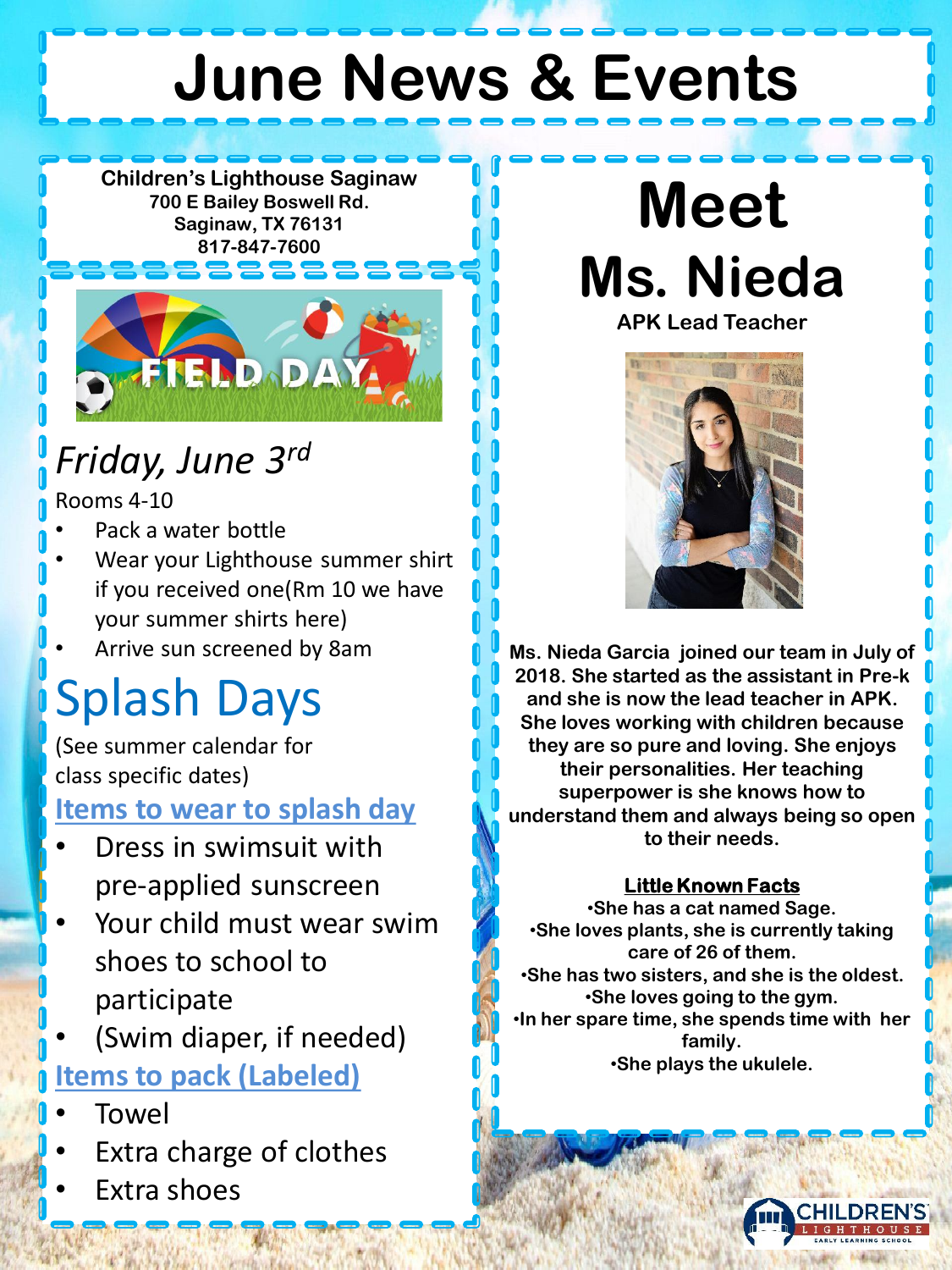## **June News & Events**

**SUMMER** information

#### **School Age Mandatory Summer Paperwork**

**Stop by on May 31 to complete permission slips and turn in school-ager agreement.**

#### **Apply sunscreen at home**

**Please make sure to apply sunscreen every morning for children in Rooms 4 and up. This greatly helps us to have more time to play.**☺

#### **Apparel**

**While flip-flops are cute for summer, they are not the safest footwear.**  Any sandal your child wears must **cover their toes and adhere to the ankle.**

### **Happy Birthday**

**Gabrielle H. 2nd Halleigh L.4th Christian W. 4th Blair Kay P. 5th Tochi A. 8th Lorian L. 8th Niana H. 8th Kieran T. 12th Lynden M. 13th Luna P. 15th Emiliano P. 16th Robin M. 19th Riley G. 20th Jaxton S. 20th Leo H. 21st James C. 22nd Dhriti R. 22nd Maxwell S. 25th Carter N. 27th Avery H. 29th**

#### **Staff Birthdays**

**Tiana M. 1st Nakiah W. 17th Jamie S. 19th**

**Staff Anniversary Amy R. 11th 3yrs**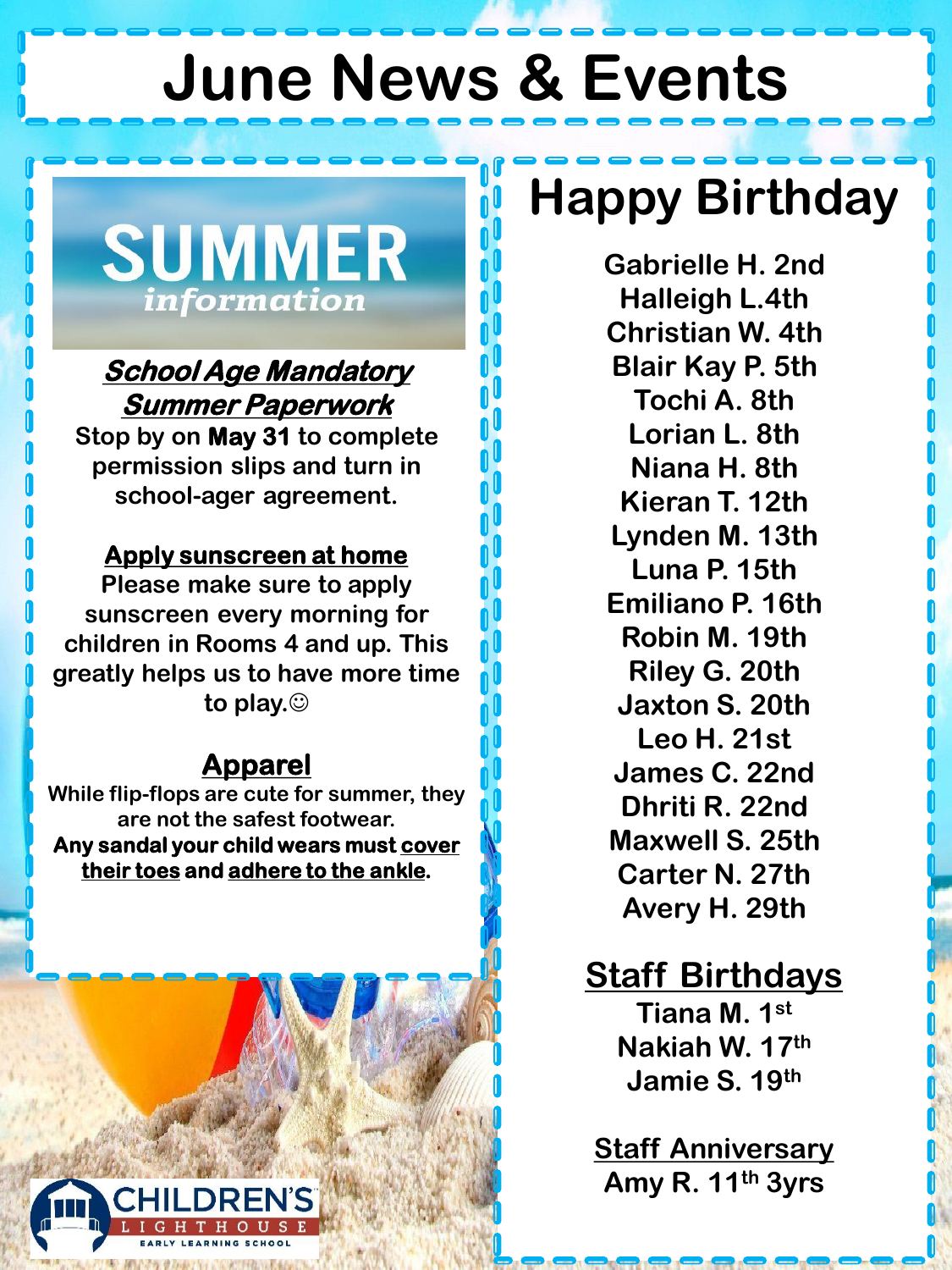### **June News & Events**



**Friday June 17th**

**This event will be held out back, be sure to bring your lawn chairs. 6:30am-8:30am. While supplies last.**

> **Summer Photos School-Wide by Sign-Up Genius only. Last day to sign up 6/22.**

**https://www.signupgenius.com/go/60B094AADAE2 EA1FC1-summer1**